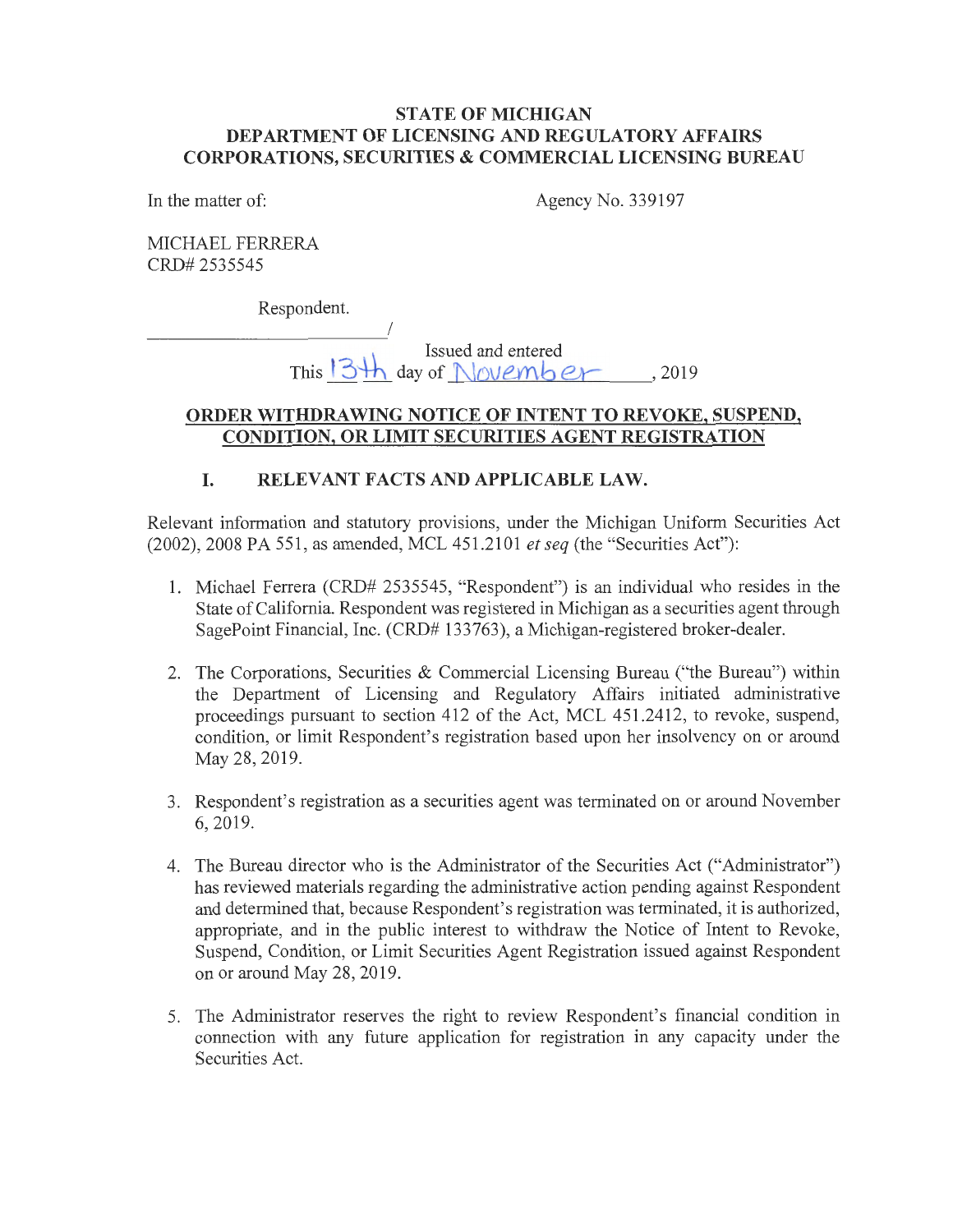## **II. ORDER.**

The Administrator finds that this ORDER is authorized, appropriate, and in the public interest based on the above-cited facts and law.

IT IS ORDERED as follows:

1. The Administrator withdraws the Notice of Intent to Revoke, Suspend, Condition, or Limit Securities Agent Registration issued against Michael Ferrera on or around May 28, 2019.

2. The Administrator reserves the right to review the financial condition of Michael Ferrera in connection with any future application for registration under the Michigan Uniform Securities Act, 2008 PA 551, as amended, MCL 451.2101 *et seq.* 

IT IS SO ORDERED.

DEPARTMENT OF LICENSING AND REGULATORY AFFAIRS CORPORATIONS, SECURITIES & COMMERCIAL LICENSING BUREAU

By:

Julia Dale, Administrator and Director Corporations, Securities & Commercial Licensing Bureau

 $11819$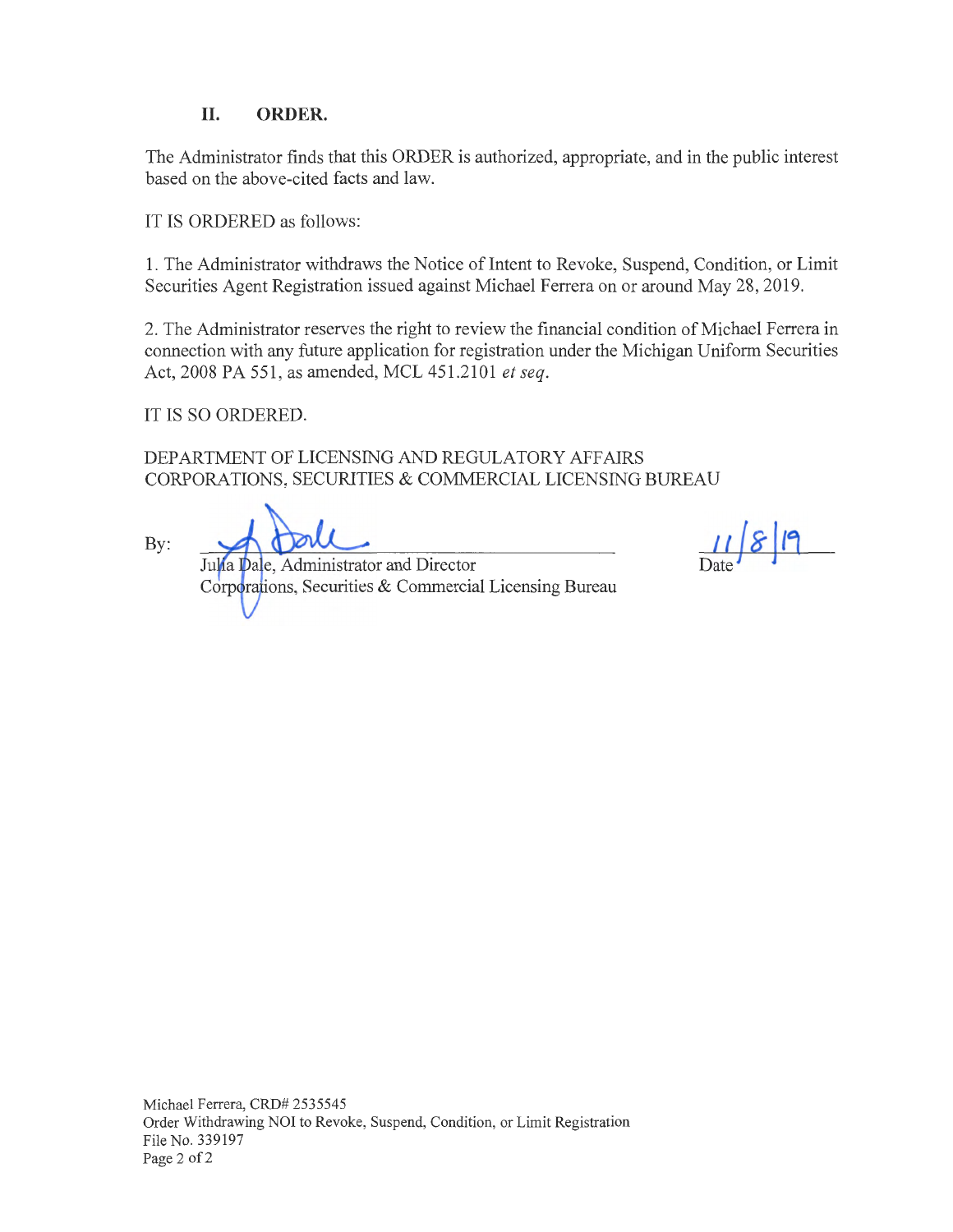#### **STATE OF MICHIGAN DEPARTMENT OF LICENSING AND REGULATORY AFFAIRS CORPORATIONS, SECURITIES & COMMERCIAL LICENSING BUREAU**

In the matter of:

Agency No. 339197

MICHAEL FERRERA CRD# 2535545

Respondent.

Issued and entered day of  $-$ , 2019

## NOTICE OF INTENT TO REVOKE. SUSPEND. CONDITION. OR LIMIT **SECURITIES AGENT GISTRATION**

## **I. RELEVANT FACTS AND APPLICABLE LAW.**

Relevant information and statutory provisions, under the Michigan Uniform Securities Act (2002), 2008 PA 551, as amended, MCL 451.2101 *et seq* (the "Securities Act"):

- 1. Michael Ferrera (CRD#2535545, "Respondent") is an individual who resides in the State of California. Respondent is presently registered in Michigan as a securities agent through SagePoint Financial, Inc. (CRD# 133 763 ), a Michigan-registered broker-dealer.
- 2. The Corporations, Securities & Commercial Licensing Bureau ("the Bureau") within the Michigan Department of Licensing and Regulatory Affairs began an investigation of Respondent's activities in the securities industry after a routine review of disclosures on the Central Registration Depository ("CRD") revealed that Respondent was the subject of a lien.
- 3. The Bureau requested, and Respondent provided a personal balance sheet in the course of the investigation. The balance sheet submitted by Respondent shows that his liabilities exceed his assets. The Director of the Bureau, who is the Administrator of the Securities Act ("Administrator"), finds that Respondent is insolvent because his liabilities exceed his assets.
- 4. The Administrator has reviewed materials regarding Respondent's financial condition as it relates to his registration as an agent under the Securities Act. The Administrator has determined that it is authorized, appropriate, and in the public interest to revoke, suspend, condition, or limit Respondent's securities agent registration.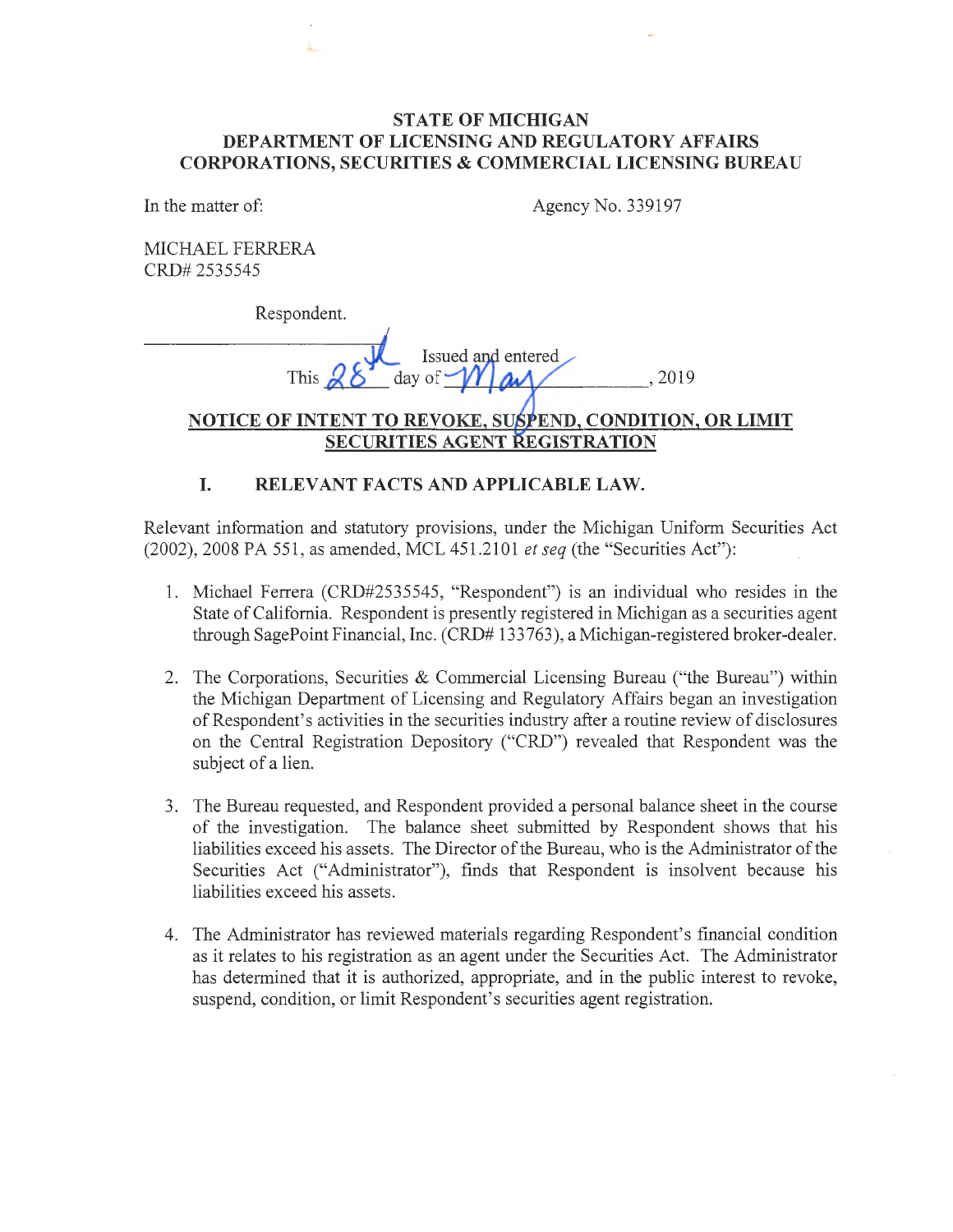5. Section 412(2) of the Securities Act, MCL 451.2412(2), states in relevant part:

If the administrator finds that the order is in the public interest and subsection (4) authorizes the action, an order under this act may revoke, suspend, condition, or limit the registration of a registrant and if the registrant is a broker-dealer or investment adviser, of a partner, officer, director, or a person having a similar status or performing similar functions, or a person directly or indirectly in control of the broker-dealer or investment adviser...

6. Section 412(4) of the Securities Act, MCL 451.2412(4) states in relevant part:

 $(4)$  A person may be disciplined under subsections  $(1)$  to  $(3)$  if any of the following apply to the person:

\*\*\*

(g) The person is insolvent, either because the person's liabilities exceed the person's assets or because the person cannot meet the person's obligations as they mature. The administrator shall not enter an order against an applicant or registrant under this subdivision without a finding of insolvency as to the applicant or registrant...

7. Section 412(7) of the Securities Act, MCL 451.2412(7), states:

 $(7)$  Except under subsection  $(6)$ , an order shall not be issued under this section unless all of the following have occurred:

- (a) Appropriate notice has been given to the applicant or registrant.
- (b) Opportunity for hearing has been given to the applicant or registrant.
- ( c) Findings of fact and conclusions of law have been made on the record pursuant to the administrative procedures act of 1969, 1969 PA 306, MCL 24.201 to 24.328.
- 8. The Administrator may revoke, suspend, condition, or limit Respondent's securities agent registration pursuant to section 412(2) of the Securities Act, MCL 451.2412(2), because it is in the public interest, and because Respondent is insolvent in that his liabilities exceed his assets, giving the Administrator cause to issue an order under sections  $412(2)$  and  $412(4)(g)$  of the Securities Act, MCL  $451.2412(2)$  and MCL  $451.2412(4)(g)$ .